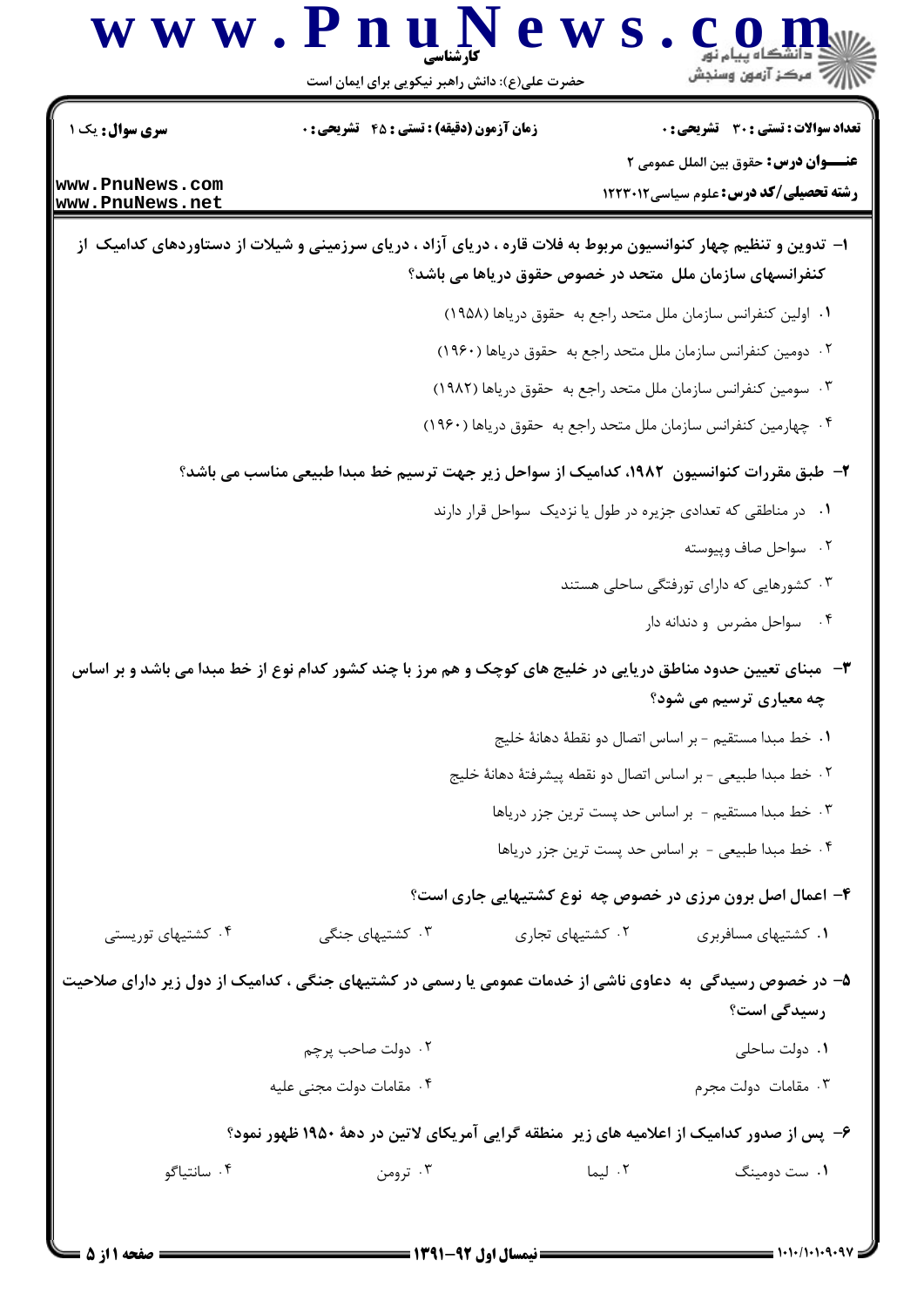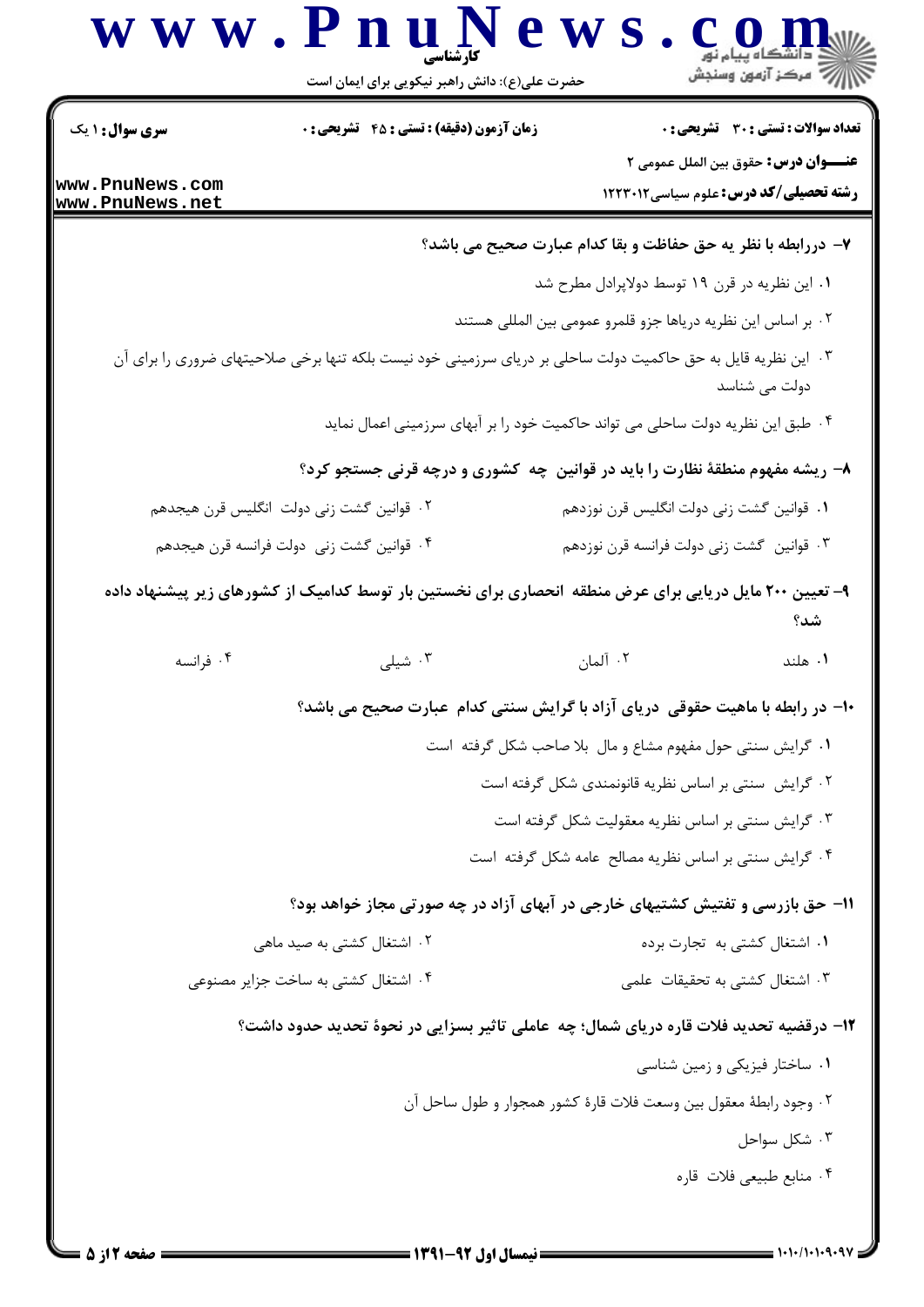

تعداد سوالات : تستى : 30 - تشريحي : 0 **سری سوال : ۱ یک زمان آزمون (دقیقه) : تستی : 45 تشریحی: 0 عنـــوان درس:** حقوق بين الملل عمومي ٢ www.PnuNews.com **رشته تحصیلی/کد درس:** علوم سیاسی ۱۲۲۳۰۱۲ www.PnuNews.net ۱۳- نخستین تعریف در باره ی تنگه های بین المللی توسط کدامیک از نهادهای بین المللی زیر ،ودرچه قضیه ای ارایه شده است؟ ٠١. سازمان ملل متحد - قضيهٔ تنگهٔ کورفور ٢. ديوان بين المللي دادگستري - قضيهٔ لوتوس ۰۳ دیوان بین المللی دادگستری - قضیهٔ تنگهٔ کورفور ۰۴ دیوان دایمی بین المللی دادگستری- قضیهٔ فلات دریای شمال ۱۴– اولین تلاشها در جهت تدوین قاعد**هٔ** حقوق بی ضرر از سوی چه موسسه ای صورت گرفته است؟ ١. انجمن جهاني حقوق در پاريس (١٨٩۴)و استكهلم (١٩٨٢) ۲. مؤسسهٔ الیهوت درمونیخ (۱۸۹۴) و استکهلم (۱۹۸۲) ۰۳ مؤسسهٔحقوق بین الملل در پاریس (۱۸۹۴)و استکهلم (۱۹۸۲) ۴. مؤسسة اليهوت درياريس(۱۸۹۴)و استكهلم (۱۹۸۲) ۱۵− ایجاد نخستین سازمان بین المللی درزمینهٔ هوانوردی از موضوعات مهم کدامیک از کنوانسیونهای زیر می باشد ؟ ۰۲ کنوانسیون یان – امریکن یا هاوانا(۱۹۲۸) ۰۱ کنوانسیون ایبرو –امریکن(۱۹۶۲) ۰۴ کنوانسیون بهداشتی (۱۹۳۳) ۰۳ کنوانسیون پاریس(۱۹۱۹) ۱۶- موافقتنامهٔحمل و نقل هوایی بین المللی به ابتکار چه کشوری، و به چه قصدی از سوی آن کشور تهیه و تنظیم گردید؟ ٠١. انگليس - به قصد تحكيم مواضع خود در زمينه ي حمل ونقل هوايي ۰۲ آمریکا – به قصد رقابت با انگلیس ۰۳ شوروی - به قصد تحکیم مواضع خود در زمینه ی حمل ونقل هوایی ۰۴ آمریکا - به قصد تحکیم مواضع خود در زمینه ی حمل ونقل هوایی ۱۷– کدامیک از مسائل زیر در حقوق فضا تاکنون لاینحل مانده و در این زمینه قواعد قرار دادی دقیقی وضع نشده است؟ ۰۱ استفاده در جهت فعالیتهای غیر زیان آور ۰۲ تحدید حدود قلمرو فضایی ۰۴ بهره گیری مسالمت آمیز از فضا ۰۳ استفاده از قلمرو فضایی در جهت مصالح همگانی ١٨– منشاء اختلافات بين المللي كداميك از اصول حاكم بر روابط بين الملل مي باشد؟ ٢. اصل تنا;ع بقا ۰۱ اصل رقابت و سلطه جویی ۰۳ اصل میراث مشترک بشریت ۰۴ اصل همزیستی مسالمت آمیز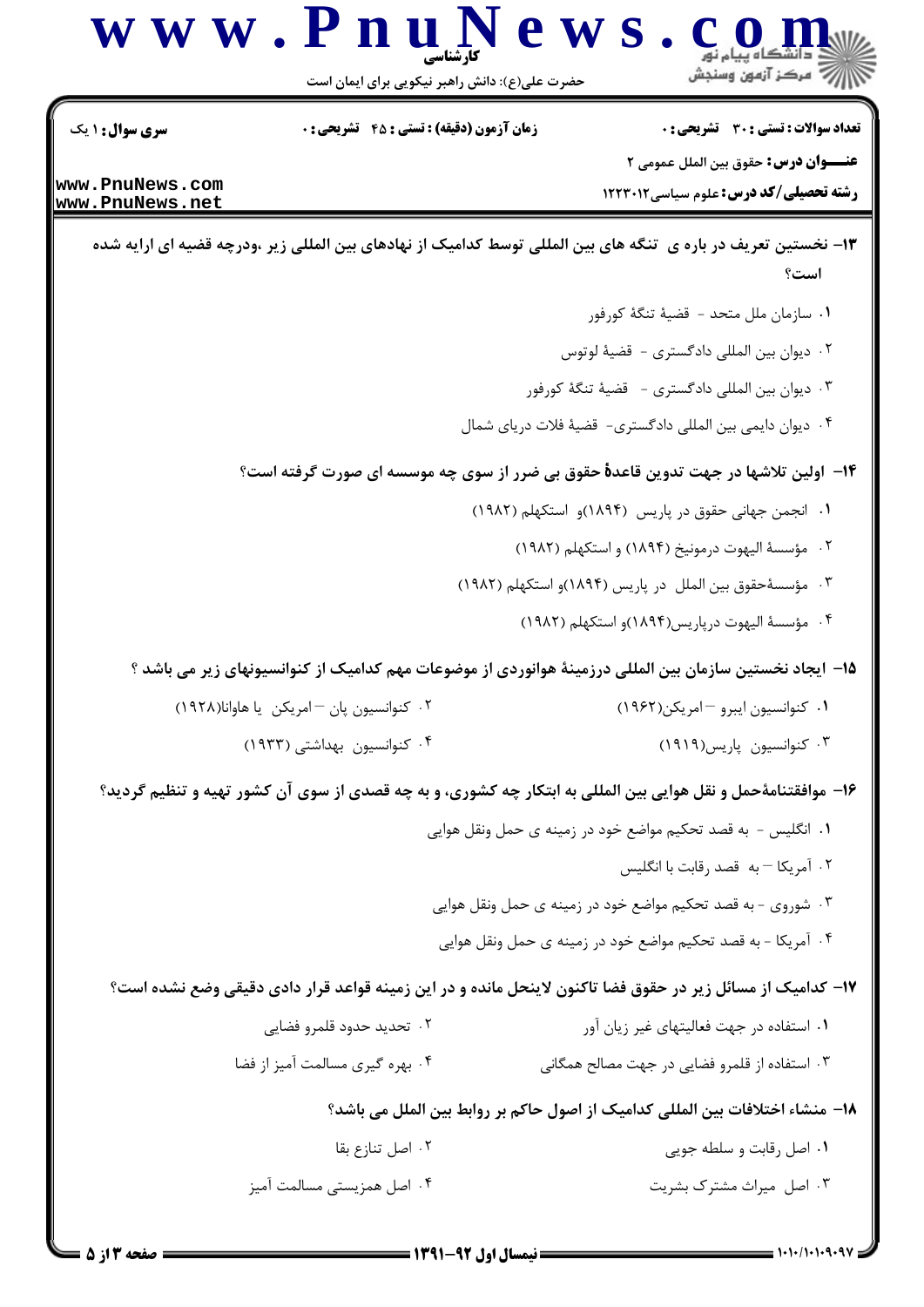